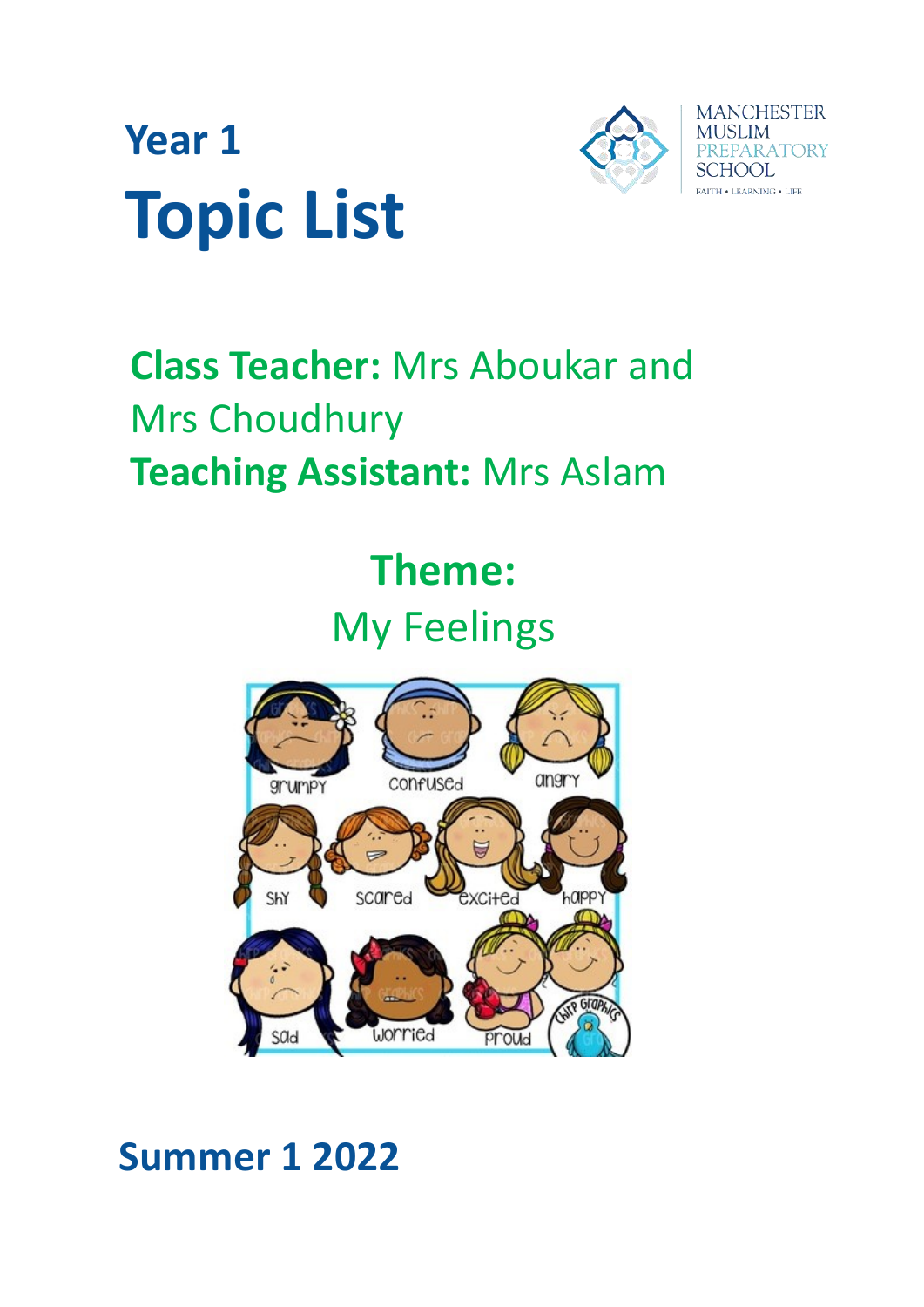# **MATHEMATICS**

#### **Multiplication and Division**

- Counting in 2s, 5s and 10s.
- Make equal groups.
- Make arrays as a model of multiplication.
- Use sharing as a model of division

#### **Time**

- Before and after
- Dates
- Time to the hour
- Time to the half hour
- Writing time
- Comparing time



## **ENGLISH**

#### **Non-fiction**

In this unit, the children explore the Big Question: *What's the best job?* They will read interactive books, find information and use drama to explore different roles. They will create a fact file and learn how to write a job application, focusing on what they think they are good at. They will answer the Big Question, planning and writing their own instruction text based on a model.

#### **Grammar (SC)**

Recapping full stops and capital letters. Introducing the prefix 'un' and how it changes the meaning of verbs and adjectives.

#### **Comprehension (SC)**

Text:

Zaks Moon and Tess's Pool What can you see by the sea?

Objective:

Understand questions and identify the information needed.

Match what children hear with what they can see or read.

# **SCIENCE**

#### **Plants**

This unit will teach the children the structure of plants and trees and what they need to grow well. Childten will engage in a variety of activities including identifying common plants and trees in the garden and the wild, sorting out deciduous and evergreen leaves and crafting labelled plant collage pictures. Children will plant their own bean seeds in lesson 1 and observe it closely in the coming weeks by monitoring and recording its growth.